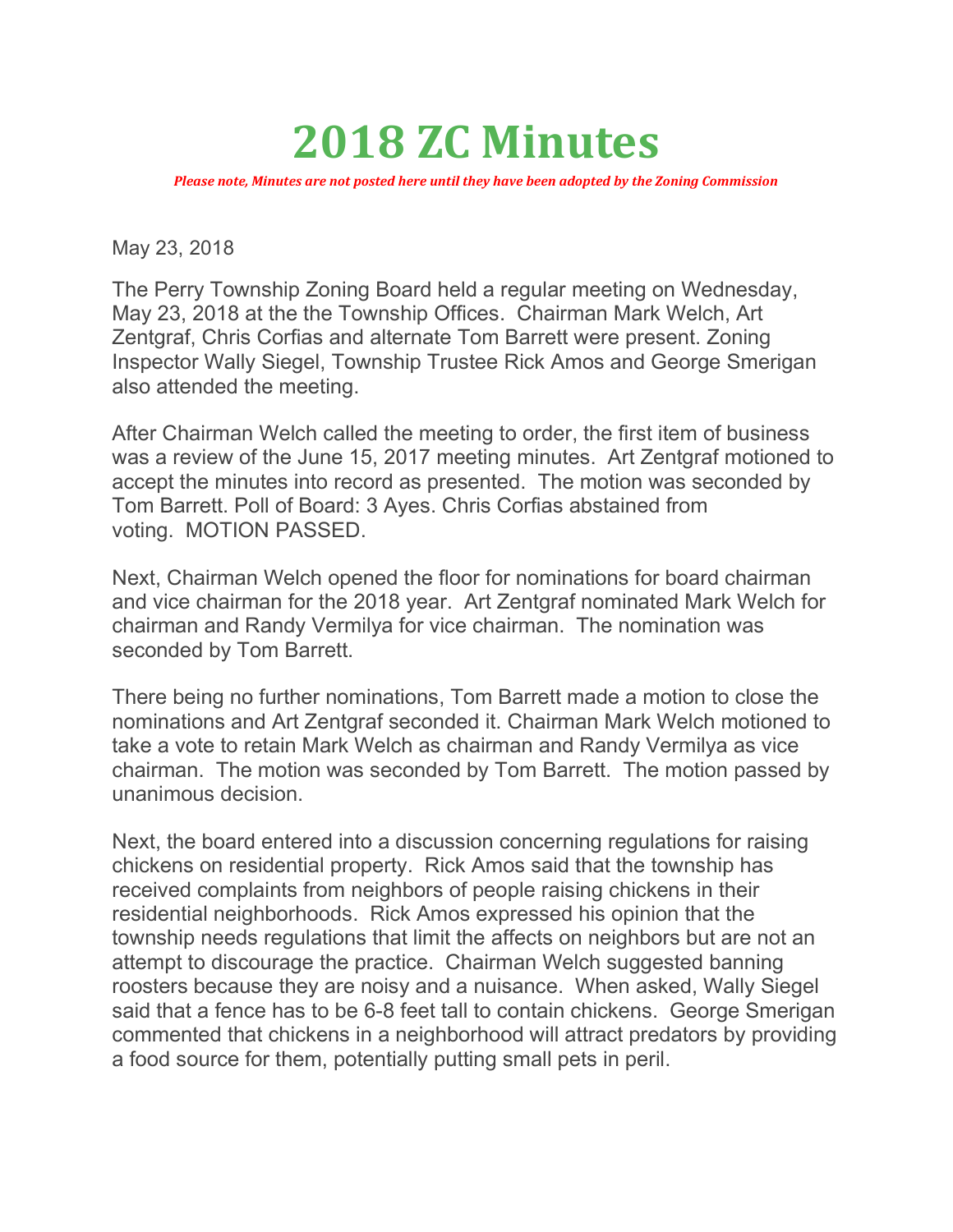Chris Corfias opined that the issue should be addressed in future PUD/homeowners' associations rather than in the zoning regulations. His opinion is that all other areas should remain unregulated. He believes that the rural, relatively un-regulated atmosphere is why many people choose to live in Perry. Rick Amos disagreed. He said that many people live in \$250,000- \$350,000 homes with 1-2 or 3 acre lots that don't wish to have chickens running around their yards.

George Smerigan said that most regulations limit the number of chickens to 4- 6 per 1/2 acre lot.

Chris Corfias expressed his disapproval of any regulations, again saying that it is a slippery slope: first saying the fowl must be fenced in; now regulating the number of chickens, smell and proper care. He believes that keeping Perry rural means letting homeowners make these decisions for themselves. The rest of the board members agreed that George Smerigan should draft regulations limiting the number of chickens, keeping those chickens in a fenced area, allowing no roosters, and ensuring that coops are maintained in a manner so as neighbors are not affected in subdivisions with lots of an acre or less. George said he would have a preliminary draft ready before the next meeting.

The board will meet on June 20, 2018 at 6:30 p.m.

Rick Amos announced a meeting for strategy for the Champion Farm that is open to the public on June 27th.

There being no further business, Chris Corfias motioned to adjourn the meeting. It was seconded by Tom Barrett. Poll of Board: 4 Ayes. MOTION UNANIMOUS.

(Adopted as amended June 20, 2018)

June 20, 2018

The Perry Township Zoning Board had a regular meeting on June 20, 2018. Chairman Welch, Art Zentgraf, Nick Giegerich, Chris Corfias and Tom Barrett attended the meeting. George Smerigan and Zoning Inspector Siegel were also in attendance. The first item of business was a review of the minutes from the May 2018 meeting. Art Zentgraf asked that the minutes be corrected by replacing "fielded" in the fifth paragraph with "received" and "scourge" with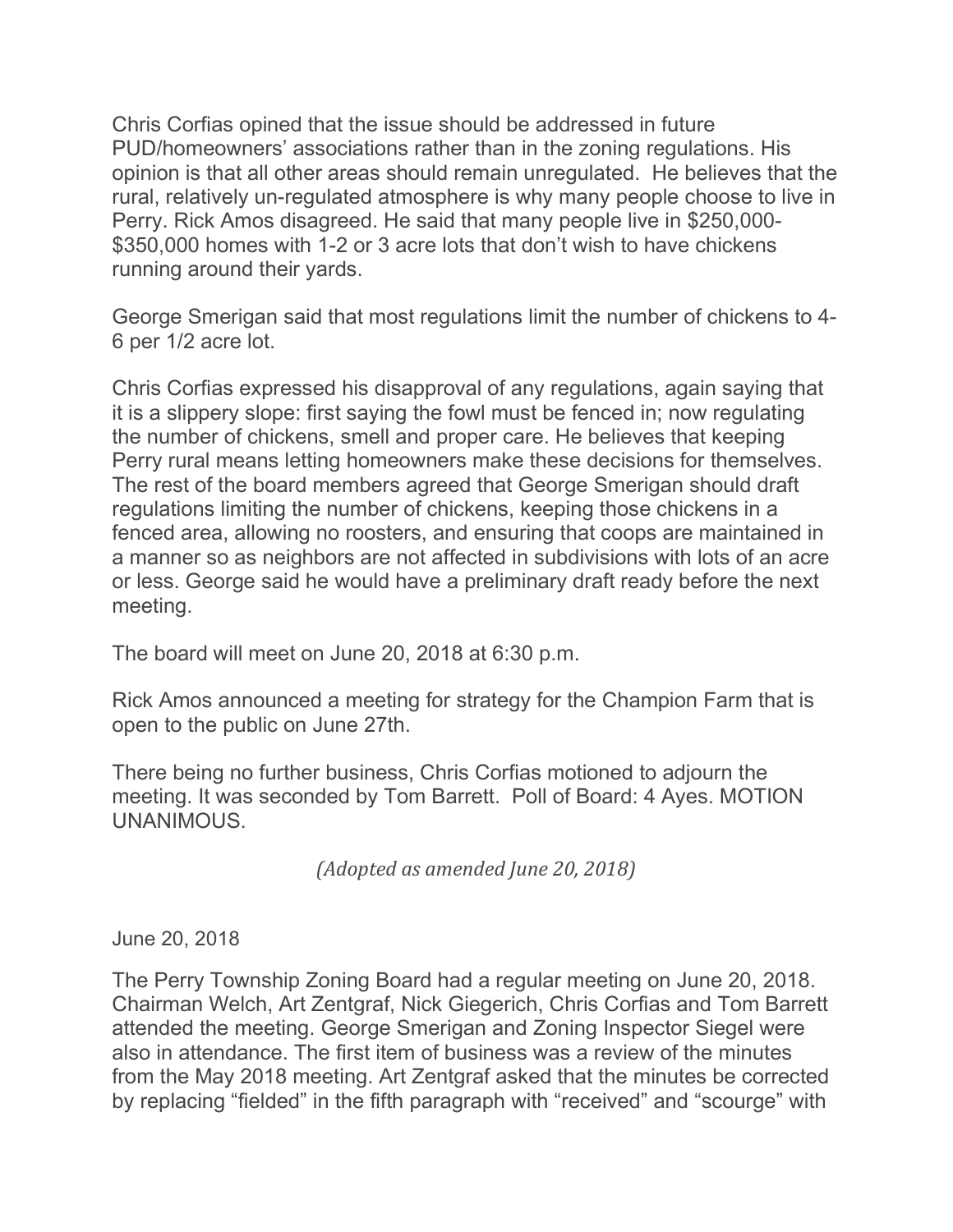"discourage" in the same paragraph. Chris Corfias made a motion to accept the minutes with the corrections. The motion was seconded by Chairman Welch. POLL OF BOARD: 4 Ayes (Nick Giegerich abstained) MOTION PASSED.

The next item of business was the draft to amend the Zoning Resolution to regulate the raising of fowl in a subdivision with property sizes of one acre or less. Art Zentgraf questioned whether people already raising chickens in these areas would be subject to the new regulations, if passed. George Smerigan said that they would be "grandfathered" under the current regulations but the burden would be on the property owner to prove that they were raising the chickens before the regulations were adopted. Nick Giegerich pointed out that if the animals were not properly contained on the premise, they would become animals at large and would become subject to those regulations.

Chris Corfias expressed concern that "farm animals" is not defined in the Zoning Regulations. Nick Giegerich said that it was not necessary because it is defined in the Ohio Revised Code. The men discussed situations when "farm animal" would be vague: an example being a pot bellied pig. George Smerigan said if an animal lives in your home with you, it is consider a pet. Chris Corfias argued that he still thinks that the regulation draft is not specific enough about what would be considered a violation. George Smerigan and Nick Giegerich responded that the Ohio Revised Code is quite clear on the matter.

Art Zentgraf made a motion to accept the amendment draft, send it to the Lake County Planning. Commission for its comment and to schedule a public hearing on the matter. Tom Barrett seconded the motion. Chris Corfias moved to amend the draft in paragraph three: The keeping of farm animals and/or livestock as defined in the ORC and USDA CFR shall be prohibited. The motion was seconded by Tom Barrett. POLL OF BOARD: 5 Ayes. MOTION UNANIMOUS. POLL OF BOARD for Art Zentgraf's motion: 4 Ayes; 1Nay (Chris Corfias). MOTION PASSED.

The board scheduled a public hearing immediately followed by a regular meeting on July 25, 2018 at 6:00 p.m. The board also decided to try to keep a schedule of the third Wednesday of every month at 6:30 p.m. for it's meetings.

The last item of business was the May 24, 2017 meeting minutes. Chris Corfias moved to accept the minutes as written. The motion was seconded by Nick Giegerich. POLL OF BOARD: 5 Ayes. MOTION UNANIMOUS.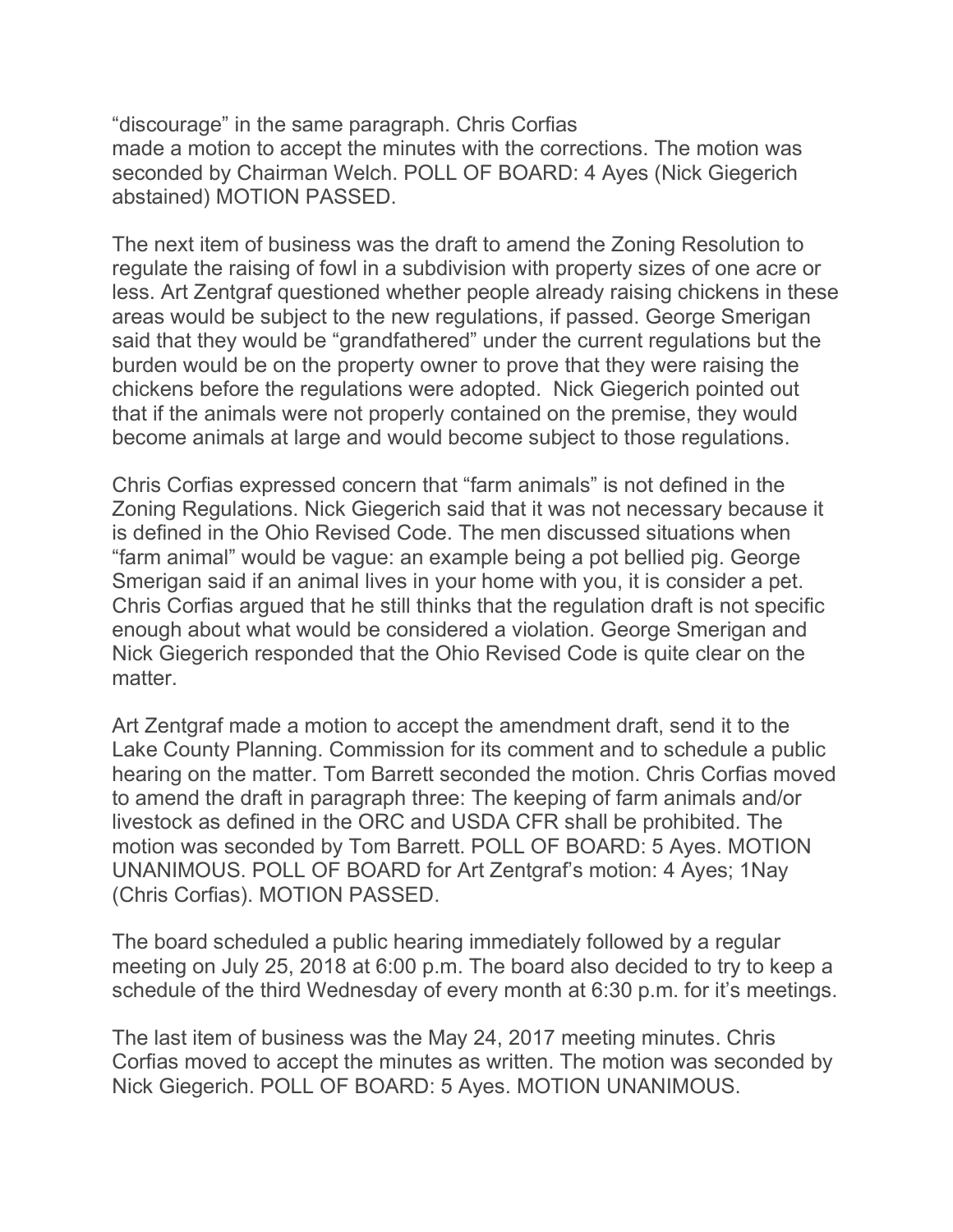There being no further business, Chris Corfias made a motion to adjourn the meeting. Tom Barrett seconded the motion. POLL OF BOARD: 5 Ayes. MOTION UNANIMOUS.

(Adopted July 25, 2018)

July 25, 2018

The Perry Township Zoning Board held a Public Hearing on July 25, 2018. Chairman Mark Welch, Vice Chairman Randy Vermilya, Art Zentgraf, Nick Giegerich and Chris Corfias were in attendance. Township Administrator Karen Sundy, Township Trustee Rick Amos, George Smerigan and Bill DeBuss, a News-Herald reporter also attended the meeting, as well as, several residents of Perry Township and surrounding communities. The Public Hearing was called to order and the board members introduced themselves. Chairman Welch read the proposed amendment and the Lake County Planning Commission's response to a request for comment on the proposed regulations. George Smerigan explained the regulations noting that the regulations only affect people living in more densely populated areas. Phil Haskell of Lane Rd, whose property is not affected by the proposed regulations, asked the board and Mr. Smerigan when the Ohio Revised Code giving townships the right to consider these regulations was adopted and he requested a map showing exactly which subdivisions would be affected. John Ziamba, who does not reside in Perry Township, asked the board how they came up with the parameters of the regulations,

" why fifteen lots and why twelve chickens?". George Smerigan responded that the one acre lot size in subdivisions of fifteen or more homes are the parameters given in the Ohio Revised Code, the twelve chicken limit was a restriction deliberated upon by the zoning commission. Rick Amos said the board was considering the proposed regulations because the township administrative offices had been receiving complaints.

John Ziamba stated that he lives in the village but is against the restrictions. William Wholf, who lives on Call Rd. is against any new regulations of any kind. Rick Amos explained that the regulations are proposed to protect home owners in subdivisions from people who are not keeping their fowl on their own property and who are not properly caring for the animals. George Smerigan reiterated that the board was only proposing to regulate agricultural uses in more densely populated areas and only to the extent allowable in the Ohio Revised Code. Doug Rought, who lives on Wood Rd and whose property would not be affected by the regulations, stated that there is already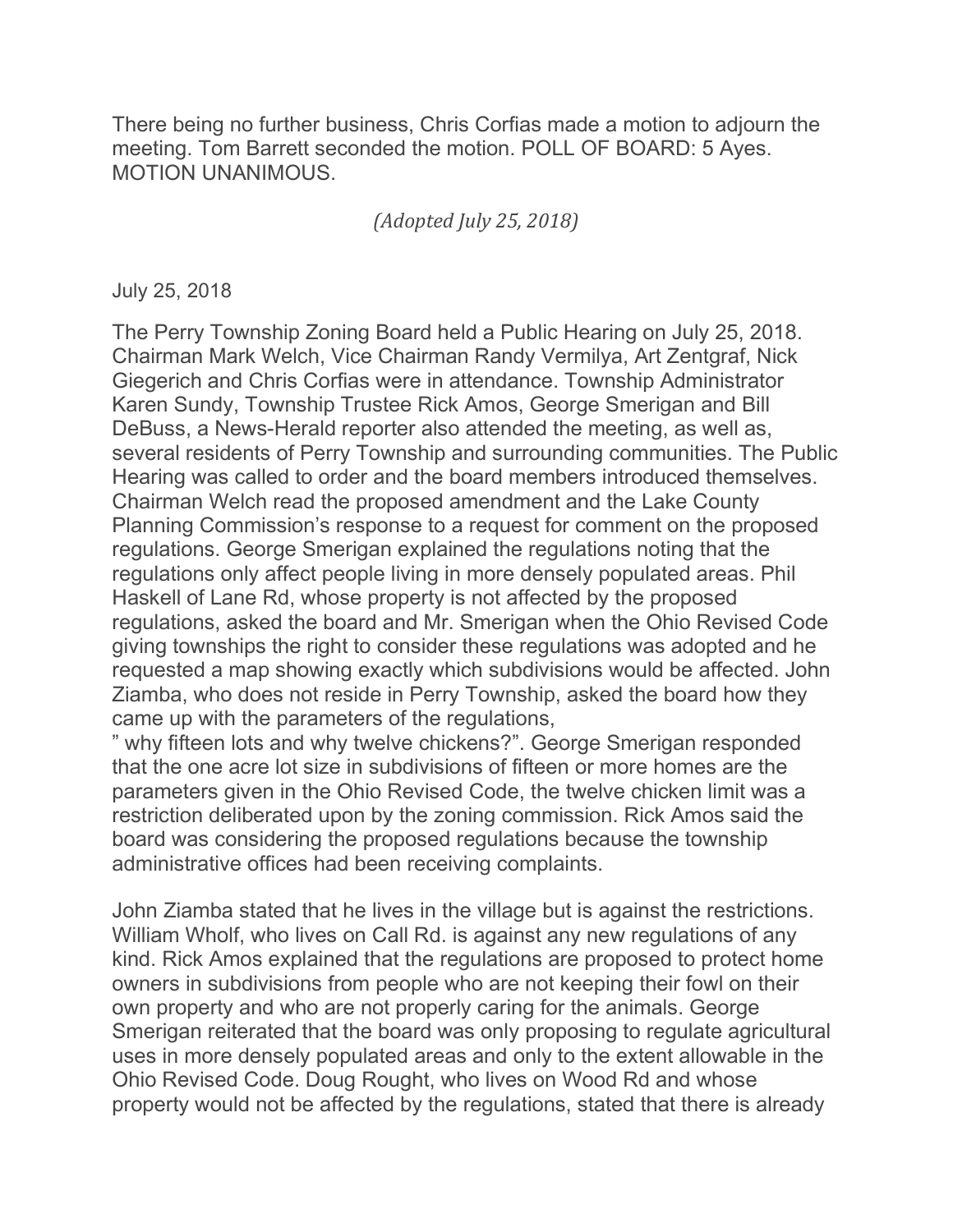a law on the books for a fine for not keeping your animals contained. He asked why the township would not enforce that law rather than considering these new regulations. Rick Amos explained that it was not a prudent use of our law enforcement capabilities. The time and cost to call the sheriff's department for a loose chicken is not a feasible option. Derrick Kenyon stated that rumors about the proposed regulations were running rampant at the fair and that if it wasn't fair week, there would be fifty more people at the meeting. Rick Warren, who lives on South Ridge Rd. and whose property would not be affected by the regulations, expressed his dismay with having a restriction on roosters, saying that it would really have an affect on the 4H kids. He also wanted to know what difference it makes whether a family has twelve chickens or twenty chickens, if they practice good animal husbandry. Derrick Kenyon stated that the 4H members only keep the roosters for a short time.

William Wholf asked the board what the chances are that the comments made this evening will change the regulations. Chairman Welch said the comments would be taken into consideration.

Jim Varsey, who lives on Norway Dr and whose property would be affected by the regulations, said that his next door neighbor was an "unruly raiser". He and his wife, Sharon explained the property damage they have experienced because of the fowl, as well as the harassment from the birds and the unpleasant odors caused by them. They did not have clipped wings so they perched in their trees and flew down at them preventing them from enjoying their own property.

Phil Haskell stated that he disagreed with all of the regulations but keeping chickens contained on one's own property. He said that there is already an animal at large law that states that they can't roam free and that law should be used for enforcement. Mr. Haskell also asked if people who presently keep chickens in the affected areas would be exempt from the regulations by the grandfather clause. Rick Amos agreed with Mr. Haskell that there is an animal at large rule on the books, but explained again that it is only enforceable by law enforcement agencies, the proposed amendments would give the zoning inspectors the ability to enforce the regulations. He said that the grandfather clause would pertain to this situation. Phil Haskell said that people would not be grandfathered from the fencing portion of the regulation. George Smerigan affirmed his statement that people would have to abide by the fencing regulations if the regulations were adopted. Chris Corfias requested that Chairman Welch ask the floor for comment on paragraph three of the regulations. Chairman Welch asked if there were any comment on paragraph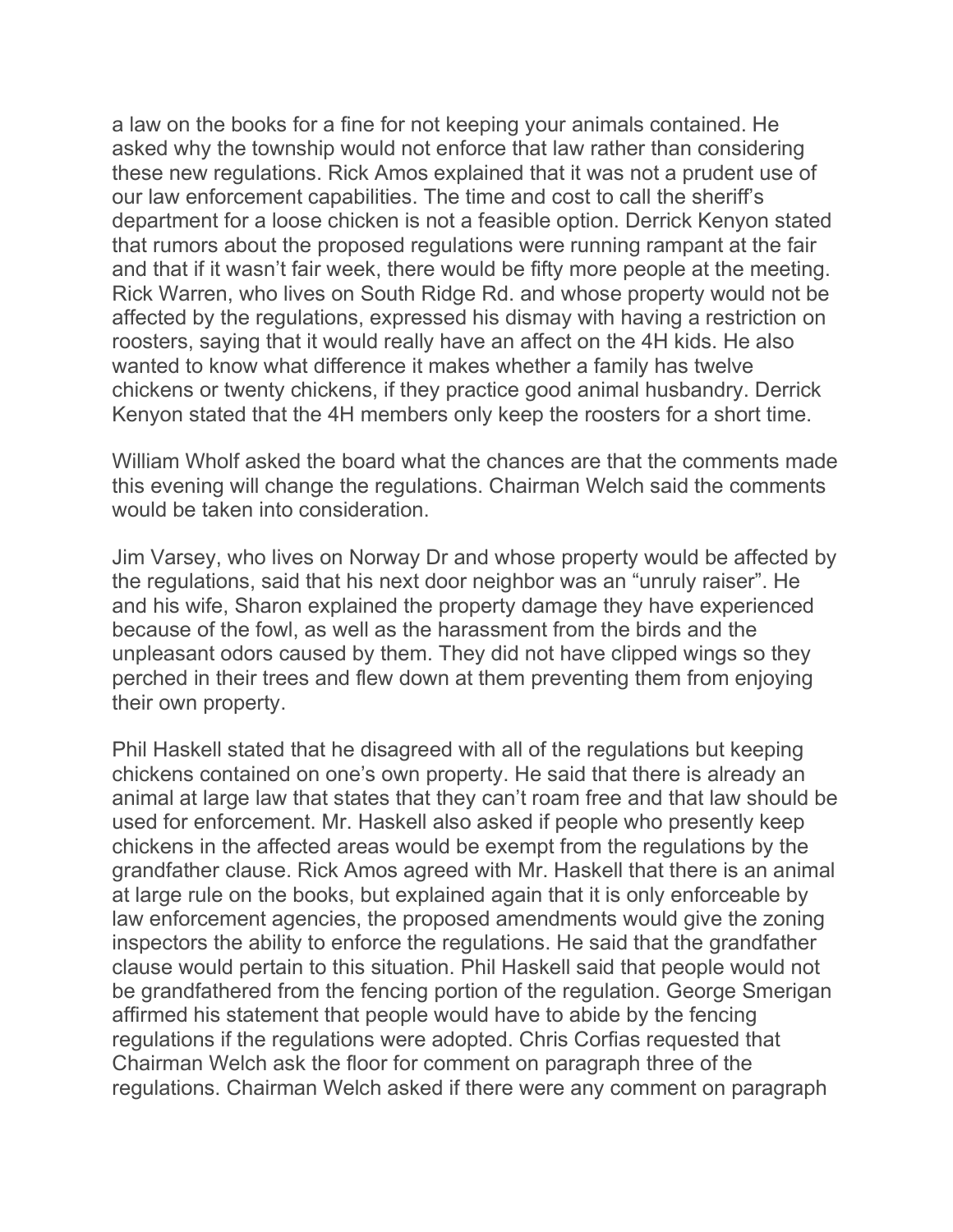three. Doug Rought did not think that the township should be limiting that and there were questions about what would be considered farm animals. Chris Corfias read the description in the Ohio Revised Code. Art Zentgraf asked the audience if they felt that the fencing portion of the regulation was acceptable and the consensus of the audience was that it was acceptable.

Rick Amos told the audience that there are several steps involved in amending the resolution and the board may not vote on the issue this evening.

Chris Corfias again asked if anyone had any issue with paragraph three. Phil Haskell asked that if the language in paragraph three is contained in the Ohio Revised Code, why put it in our zoning regulations? George Smerigan explained that the Ohio Revised Code does not prohibit the keeping of livestock in a subdivision, but it does give the townships the ability to do so.

Rick Warren stated that problems have arisen many times and they should be taken care of on a case by case basis. He also thought that raising chickens in your back yard is a fad that will fade because people don't realize all of the time and expense involved. John Ziamba asked if the regulations would really solve anything. Nick Giegerich said that if we were all respectful and reasonable neighbors, we wouldn't need any regulations. The regulations are put in place to protect the public from disrespectful and unreasonable neighbors.

Chris Corfias made a motion to adjourn the Public Hearing portion of the meeting and begin the regular meeting. Art Zentgraf seconded the motion. POLL OF BOARD: 5 AYES. MOTION UNANIMOUS.

Chairman Welch excused himself a from the meeting. Laura Stegman asked for a five minute intermission and Vice Chairman Vermilya obliged. Chris Corfias announced that all members of the audience could stay for the regular meeting if they chose to.

Vice Chairman Vermilya called the meeting to order. The first item of business was to open a discussion of the minutes from the June 20, 2018 meeting. Art Zentgraf made a motion to accept the minutes as written. The motion was seconded by Nick Giegerich. POLL OF BOARD: 3 AYES. MOTION PASSED. ( Vice Chairman Vermilya abstained from voting.)

Vice Chairman Vermilya said that based on the feedback from the audience, to be able to do additional research and in order to give Chairman Welch an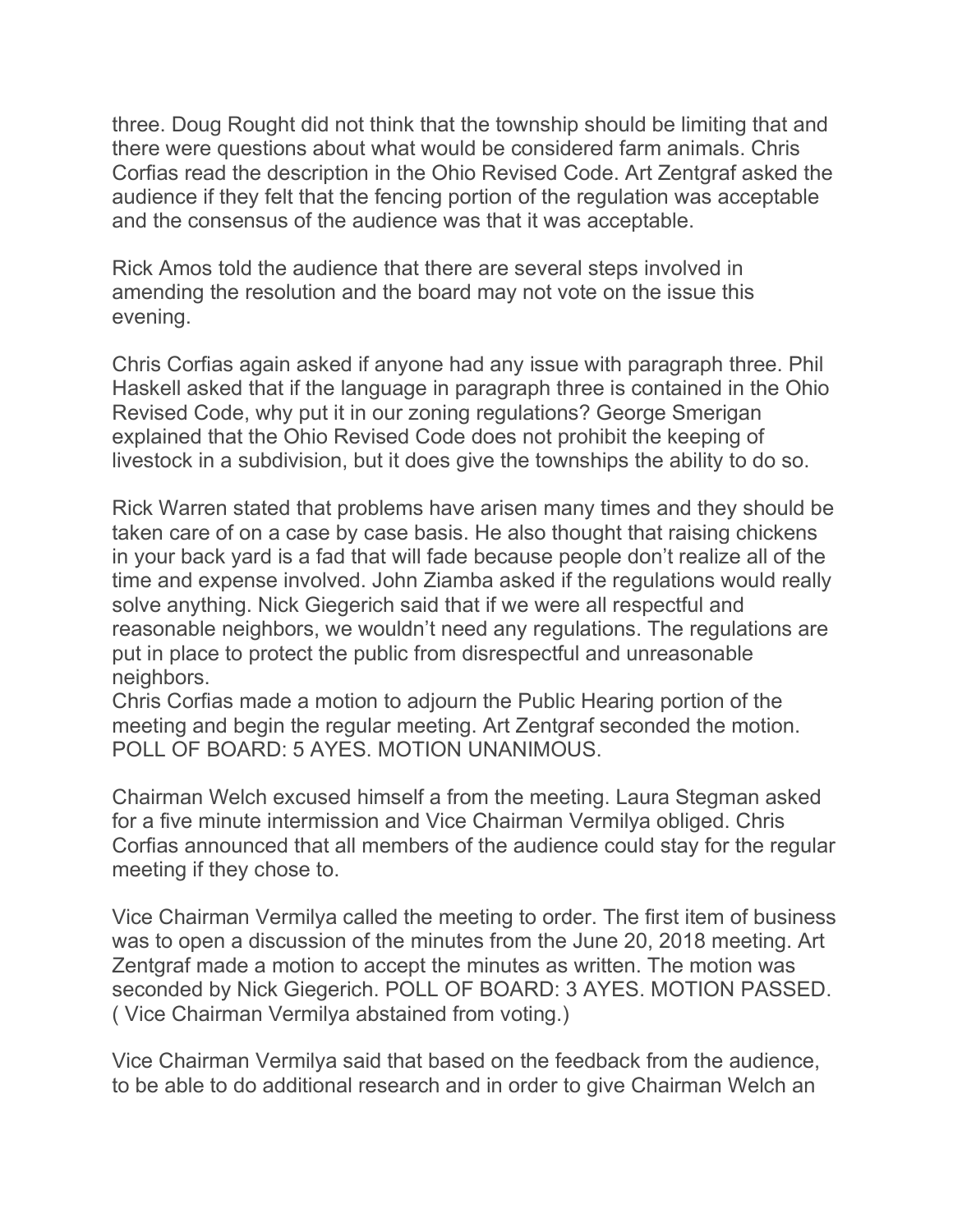opportunity to participate, he was requesting a motion to table the discussion and consideration of the proposed amendments until the August 15, 2018 meeting. Art Zentgraf made the motion to table a discussion and consideration of the amendments and Nick Giegerich seconded the motion. POLL OF BOARD: 3 AYES. 1 NAY. MOTION PASSED.

Chris Corfias called a point of order. He said that the board could not vote to table the discussion because there was not a discussion to table. Other members of the board were confused about his motion and asked for clarification. Chris Corfias withdrew the point of order.

Nick Giegerich made a motion to adjourn the meeting and Art Zentgraf seconded it. POLL OF BOARD: 4 AYES. MOTION UNANIMOUS.

The next meeting is scheduled for Wednesday, August 15, 2018 at 6:30 p.m. at the township offices.

(Adopted August 15, 2018)

August 15, 2018

The Perry Township Zoning Board held a regular meeting on August 15, 2018. Chairman Welch, Vice Chairman Vermilya, Art Zentgraf, Nick Giegerich, Chris Corfias and alternate Tom Barrett were in attendance. Zoning Inspector Siegel, Township Trustees Rick Amos and Bob Dawson and George Smerigan, as well as those community members who signed the attendance sheet were also at the meeting.

After the meeting was called to order, the first item of business was a review of the minutes of the July 25, 2018 meeting. Art Zentgraf made a motion to accept the minutes and the motion was seconded by Nick Giegerich. Chris Corfias requested that the terminology on page three be corrected from out of order to point of order. The motion to accept the minutes with corrections passed with four ayes. Chairman Welch abstained from voting because he was not present at the end of the meeting.

George Smerigan reviewed the information he gave to the board members after the Public Hearing. He re-iterated that the proposed regulations apply only to subdivisions with fifteen or more lots sized one acre or less.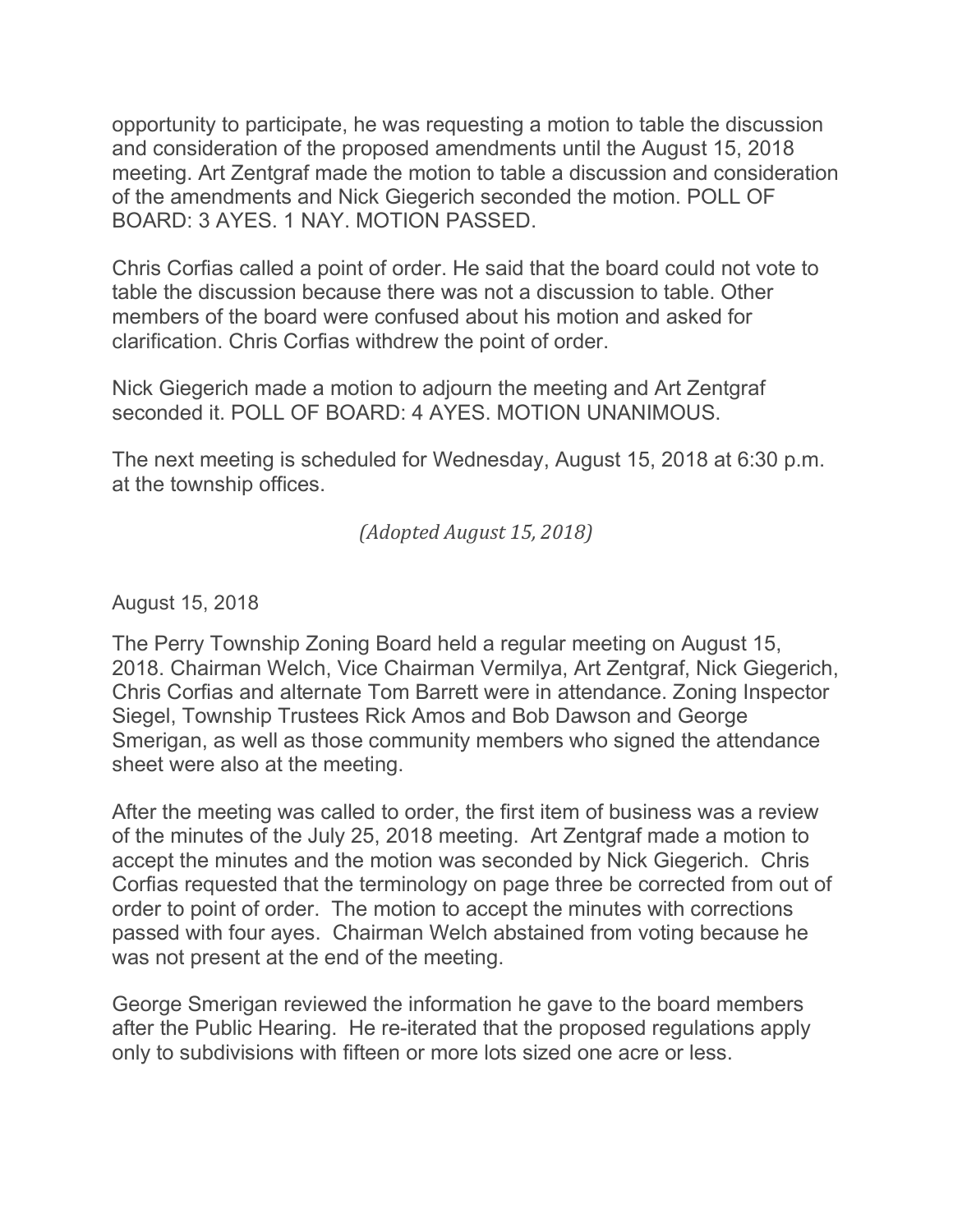Chairman Welch said that, after hearing the responses from the community, he would like to see the amendment changed to require a minimum pen space of (4) four square feet per chicken, removing the restrictions on keeping roosters and removing subsection three, which pertains to the keeping of farm animals, completely.

Chris Corfias said that he didn't think that the minimum of four square feet may be the proper standard for chickens kept in pens. Randy Vermilya's position on the matter is that the regulations as proposed were written well and should be sent to the trustees as originally submitted to the Lake County Planning Commission. Rick Amos commented that the number of chickens allowed in the regulations came about through the board's discussions and the board's desire to be somewhat more liberal on the restrictions than surrounding communities. Tom Barrett asked if a permit would be required and George Smerigan responded that it would not.

Chris Corfias moved to amend the proposed regulations as discussed: require a minimum pen space of (4) four square feet per chicken, remove the restrictions on keeping roosters and removing subsection three, which pertains to the keeping of farm animals, completely and send the amended draft to the Trustees with a recommendation to amend the Zoning Resolution. The motion was seconded by Nick Giegerich. POLL OF BOARD: 5 Ayes. Motion Unanimous.

Rick Amos said that the livestock issue should be the next issue to be addressed by the board.

The next Zoning Board meeting is scheduled for September 19, 2018 at 6:30 p.m.

There being no further business, Nick Giegerich made a motion to adjourn the meeting and Art Zentgraf seconded it. POLL OF BOARD: 5 Ayes. Motion unanimous.

(Adopted October 17, 2018)

October 17, 2018

The Perry Township Zoning Board held a regular meeting on October 17, 2018. Chairman Welch, Vice Chairman Vermilya and Nick Giegerich were in attendance. George Smerigan also attended the meeting.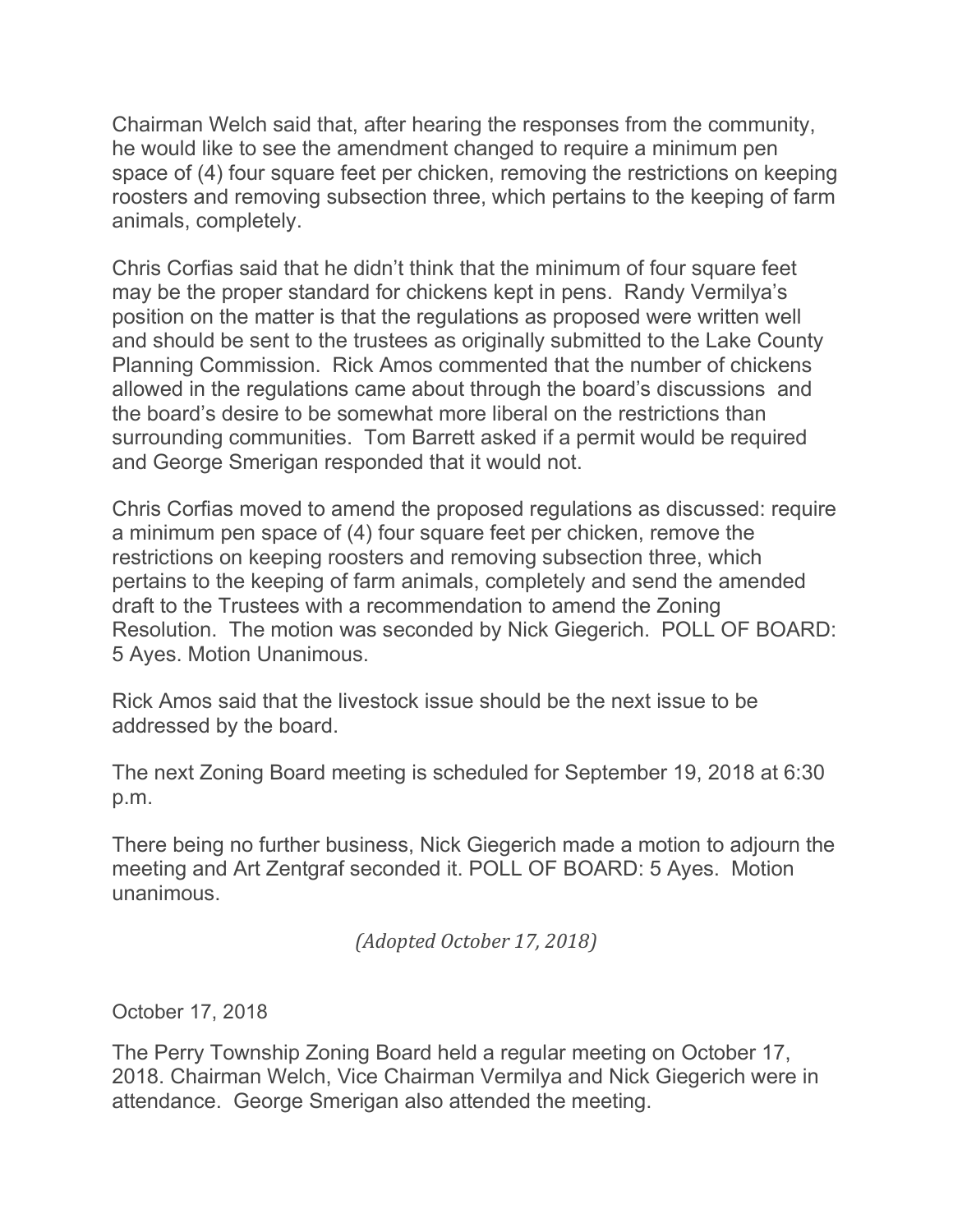After the meeting was called to order, the first item of business was a review of the minutes of the August 25, 2018 meeting. Nick Giegerich made a motion to accept the minutes and the motion was seconded by Randy Vermilya. The motion to accept the minutes as written passed unanimously.

Tom Barrett arrived at the meeting.

The board began a discussion about regulating raising livestock in a subdivision. George Smerigan told the board they could regulate livestock raising on lots up to five acres and that they should definitely consider regulations on lots up to one acre. The board decided to request that George Smerigan draft a regulation limiting livestock in any recorded subdivision in the township.

The Lake County Planning Commission suggested that the board consider adding definitions for school/public school/ private school to the Zoning Resolution, so the board asked George to supply a draft of the definitions.

The board also discussed eliminating regulations regarding space between residence and outbuildings (sheds). They decided to speak to the fire chief and look to the county building codes.

The board discussed increasing the allowable sizes of accessory buildings for lots over one acre in size.

Because of the Thanksgiving holiday, the board moved the November meeting to November 14 at 6:30 p.m.

There being no further business, Randy Vermilya motioned to adjourn the meeting. The motion was seconded by Nick Giegerich and passed by unanimous decision.

(Adopted November 14, 2018)

November 14, 2018

The Perry Township Zoning Board held a regular meeting on Wednesday, November 11, 2018. Chairman Mark Welch, Nick Giegerich, Chris Corfias, Tom Barrett and new alternate board member, Tim Flenner attended the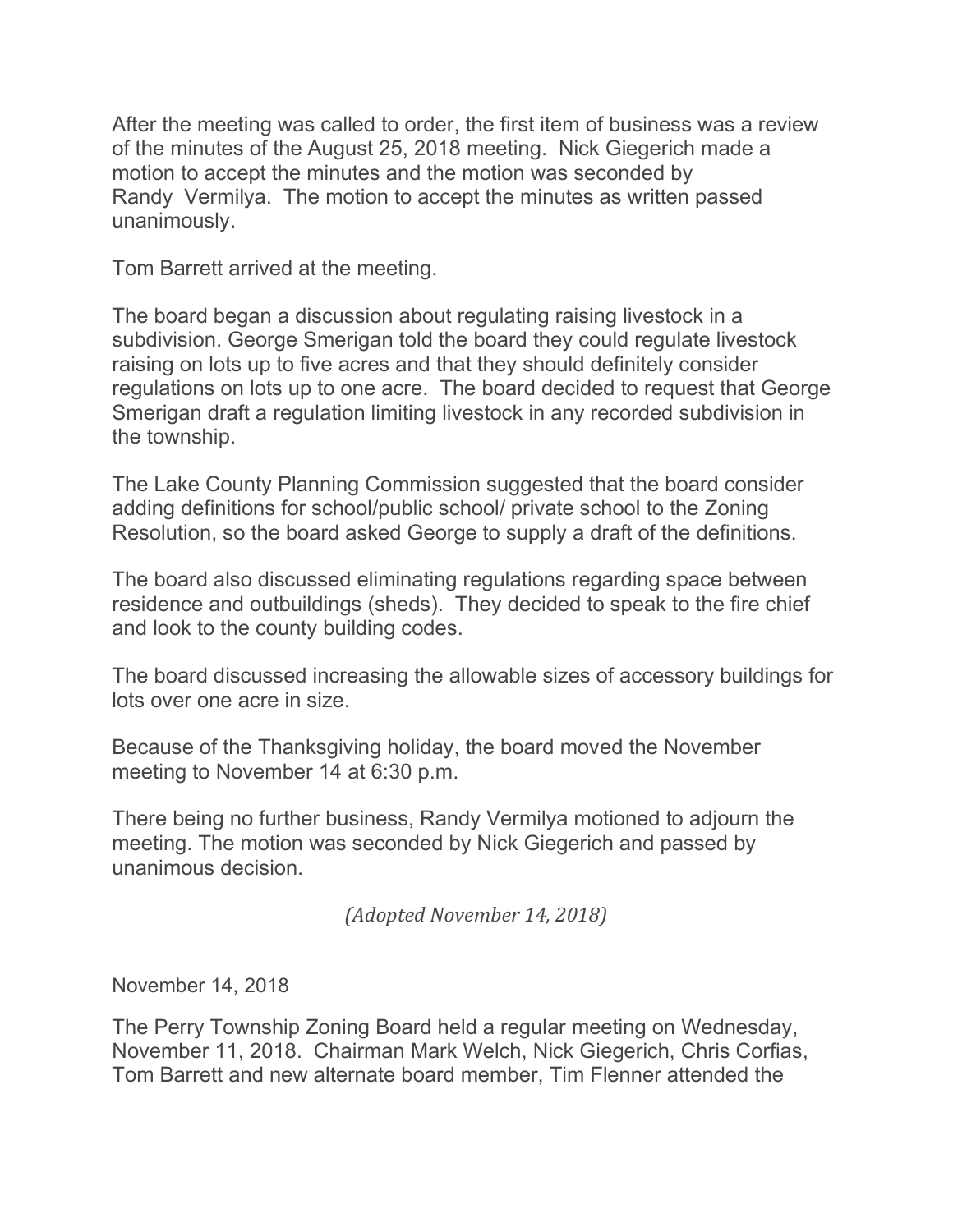meeting. Zoning Inspector Wally Siegel, Township Trustee Rick Amos and George Smerigan also attended the meeting.

The first item of business was a review of the minutes of the October 17, 2018 meeting. Tom Barrett made a motion to accept the minutes as written. The motion was seconded by Nick Giegerich. MOTION PASSED. Three Ayes (Chris Corfias and Tim Flenner abstained from voting because they did not attend the meeting).

Next the board opened a discussion of repealing the regulations for setback and separation between a main residence and an out building. George Smerigan said that the regulation was not a common provision in zoning resolutions. The regulations were originally written for safety reasons, but the board assumed that with modern fire equipment and city water in almost all of the township, the safety concern is obsolete. Tom Barrett recommended that a request for input on the matter from the Fire Chief was prudent. The board asked George Smerigan to write an amendment to remove the regulation

Next, a discussion ensued regarding changes to the maximum size for outbuildings. Since he was formerly a member of the Board of Zoning Appeals, chairman Welch asked Tim Flenner if this was a common variance request. Tim Flenner said that although the board meets infrequently, this is one of the most common reasons for meeting. Board members agreed that a maximum size of 3000 square feet would help to keep residents from constructing an accessory building for a prohibited use. The board discussed the total lack of zoning or oversight for agricultural use and the problems that arise when the buildings are converted to other uses.

Trustee Rick Amos asked the board to continue it's deliberations of Section 301.04 of the Zoning Resolution regarding keeping livestock in a subdivision. Chris Corfias said he did not think that the board should give the subject any more consideration and that additional regulations of any kind would be taking the board "down a slippery slope of regulations". Rick Amos disagreed with Mr. Corfias. He said that the regulations were limited to subdivisions and the regulations would be protecting neighbors and neighborhoods. He re- iterated his belief that the subdivision lifestyle and makeup does not lend itself to raising farm animals. The board discussed the impact that regulations may have on children who would want to participate in 4H groups. They discussed possibly allowing exemptions for 4H participants. Tom Barrett did not think the regulations should contain exceptions.